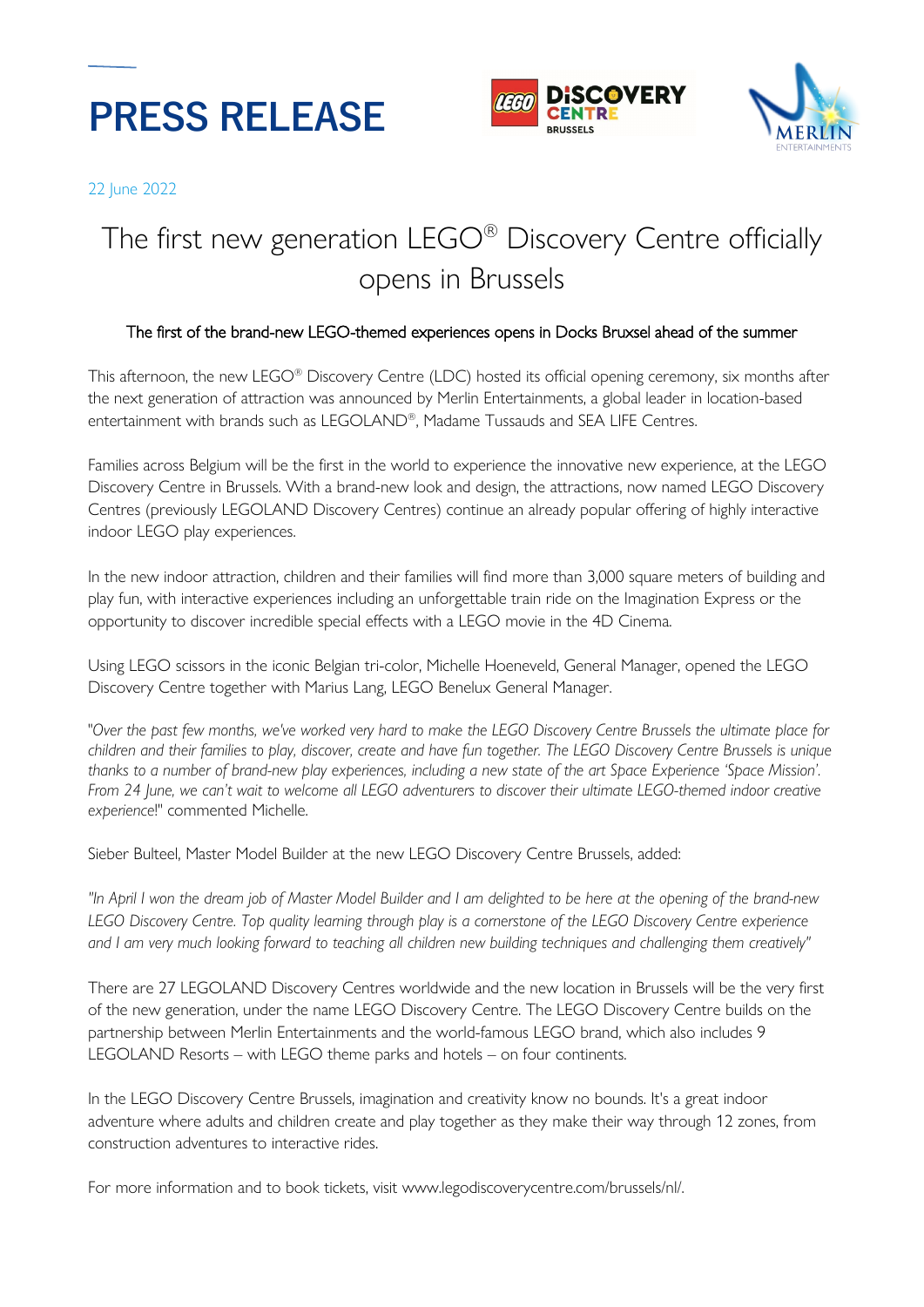## Media Enquiries

Wavemakers PR - Friedl De Saeger +32 (0)493 58 53 35 [friedl@wavemakers.eu](mailto:friedl@wavemakers.eu)

Brunswick Will Booth / Emmanuella Ibrahim +44 (0)20 7404 5959 [merlin@brunswickgroup.com](mailto:merlin@brunswickgroup.com) 

Chloe Couchman Corporate Communications Director

+44 (0)7885 827836 [chloe.couchman@merlinentertainments.biz](mailto:chloe.couchman@merlinentertainments.biz)

## Notes to Editors

## About LEGO Discovery Centre Brussels

What 12 zones can you discover at the LEGO Discovery Centre?

## 1. DUPLO PARK

Have fun in the DUPLO Park! Meet a roaring dinosaur, spin the wheel in the big building challenge and have fun in the brick quarries. Here, the smallest builders and their families can learn and play together, solve puzzles, build with LEGO® DUPLO<sup>®</sup> and go and watch the ducklings in the DUPLO duck pond!

## 2. BUILD ADVENTURE

Jump over a crocodile in the jungle, loop over lava and drive through the desert! Everything is possible with LEGO builds. An entire area dedicated to playing and creating with LEGO bricks, this is where the imagination runs wild and creative skills are put to the test!

## 3. MINI WORLD

Explore and play in a revamped world of awesome LEGO builds! Made with over 1.5 million LEGO bricks, planes fly over the tallest towers, turning day into night and some local landmarks creeping into the skyline. Can you recognize them? Build and test the strength of your skyscraper on the various earthquake tables.

## 4. IMAGINATION EXPRESS

Travel through an oversized LEGO world on an unforgettable train ride. Splash into a giant hot tub, fall down the drain into the ocean on your way to space. Along the track there are game points to collect, but you must fend off the space pirates and moles, because they will not be happy to see you!

## 5. CREATE YOUR MINIFIGURE

Join your adventure and build your own LEGO Minifigure. Choose from a trillion LEGO heads, bodies, legs.... Make the craziest, the coolest or the hairiest of them all. Let your imagination run wild and create your own minifigure!

## 6. CREATIVE CLUB

## Ends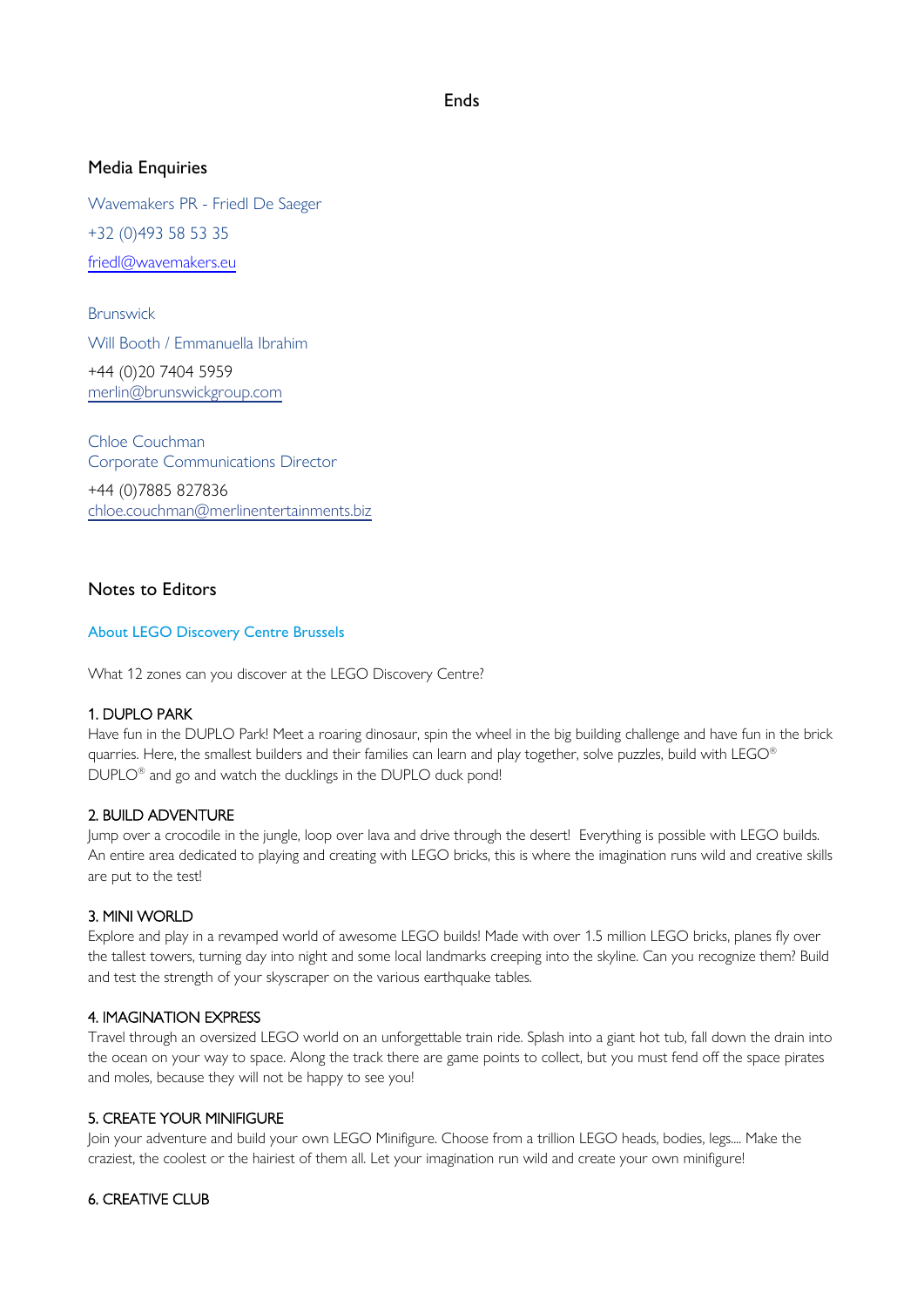Craft with LEGO bricks at the Creative Club. Our amazing Playmakers give guests a helping hand, let their imagination run wild and help with customizing creations. Daily building activities from mosaic making to painting portraits with LEGO bricks will inspire you on your creative journey.

## 7. LEGO TREE OF IMAGINATION

Let your imagination run wild with the LEGO tree of imagination. Plant your own LEGO ideas on the trunk or in the branches and be inspired by the Master Model Builder and his team. They challenge you every hour with fun building activities. Our Playmakers will help you work your creative muscles in this amazing building zone before you take a photo and head on to your next adventure.

## 8. THE LEGO CAFÉ

Mr Corn on the Cob welcomes you to the LEGO café! Take a break, grab some food and don't forget to feed the LEGO DUPLO horse before you go. She is stabled in the play area and is always looking for her special treats!

## 9. HEROES ADVENTURES

LEGO® CITY meets LEGO® NINJAGO® in the fast-paced adventure. Be the star in your own story. Go through the LEGO laser maze, conquer a climbing wall and see how fast you go in a crazy action game. There are also construction activities to participate in and a soft play area where the children can enjoy themselves.

## 10. 4D CINEMA

Get ready for a breathtaking 4D cinematic experience! Take a seat in the 4D cinema, which features its own weather system, where LEGO movies come to life and extraordinary adventures begin.

## 11. THE WORKSHOP

Want to take your LEGO builds to the next level? Stop by the workshop and meet our Master Model Builder. He will guide you in building special LEGO structures. Learn some unique insider tips & tricks that will improve your skills and make your imagination work overtime!

## 12. SPACE MISSION

Reach for the stars in an extraordinary LEGO® tech building experience. Design and build a LEGO spaceship, take the helm and launch into the digital universe. 5-4-3-2-1... lift off! Zoom through the galaxies on your own space adventure, and to make it even more fun, friends and family can follow along on the screen.

## How much does a ticket to the LEGO Discovery Centre cost?

To manage capacity in the new LEGO Discovery Centre, pre-booked online time slots are used. This way everyone can count on an unforgettable and safe visit. Currently, every adult (from 18 years) must be accompanied by at least 1 child.

## The plans for the future

At the LEGO Discovery Centre, they still have a lot of plans for the future. In addition to children and their families, schools are of course also welcome in the experience center for a trip. Starting in the fall, the LDC will offer educational STEM programs.

Also, the adult LEGO fans (AFOLs / Adult Fans Of LEGO) are not forgotten. There are plans to organize AFOL nights in the fall. This will be announced on the social media channels and the website. Follow us on Facebook [\(@legodiscoverycentrebrussels\)](https://www.facebook.com/legodiscoverycentrebrussels) and Instagram [\(legodiscoverycentre\\_brussels\)](https://www.instagram.com/legodiscoverycentre_brussels/).